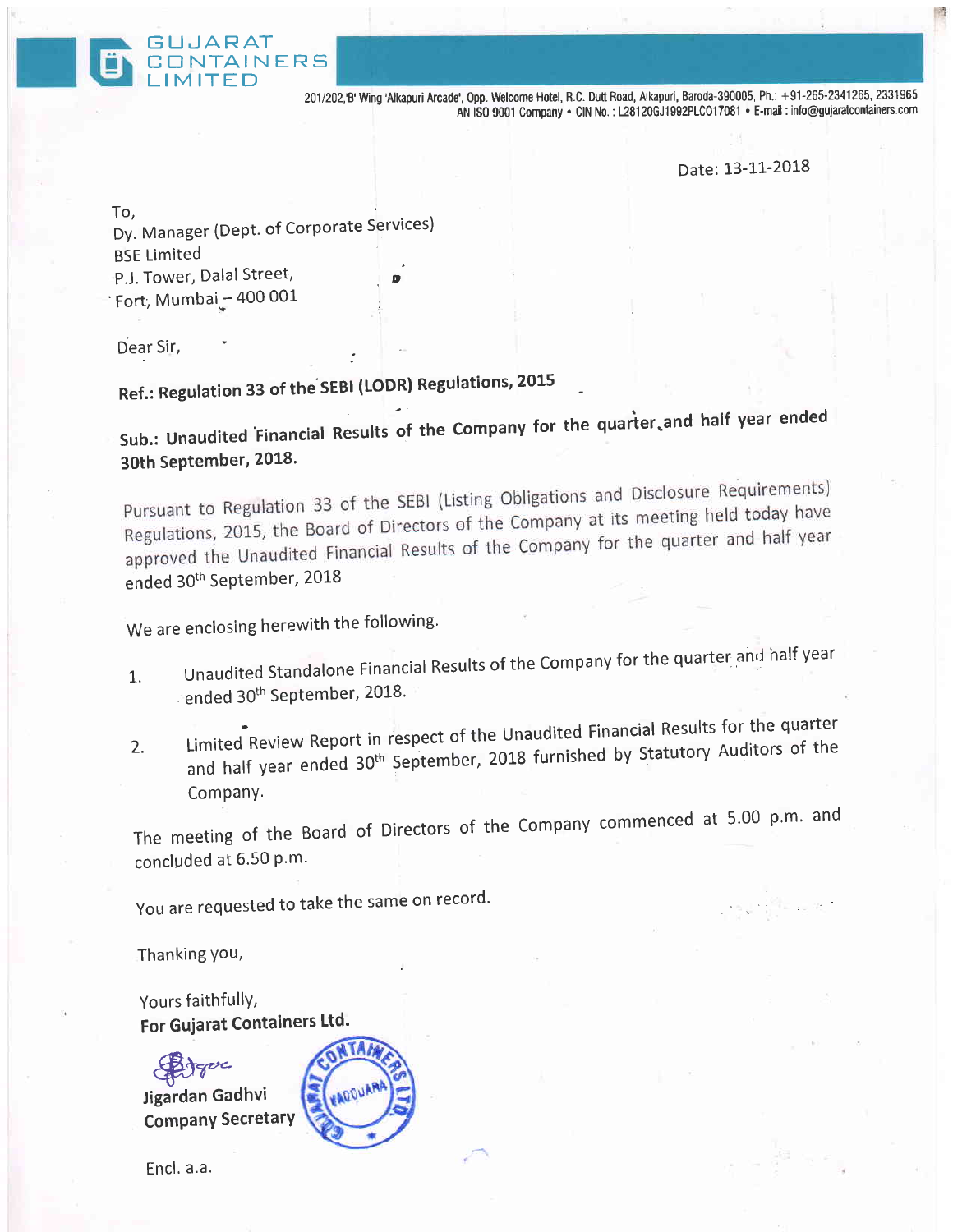| z.<br>1,223.63<br>10.71<br>135.21<br>102.47<br>48.50<br>10.64<br>16.10<br>24.23<br>24.23<br>24.23<br>1.37<br>$\mathbf{L}$<br>2,815.07<br>3,615.27<br>309.68<br>319.48<br>109.60<br>33.45<br>27.99<br>42.59<br>42.59<br>42.59<br>$\mathbf{t}$<br>ä<br>$\langle \mathbf{f} \rangle$<br>1,798.69<br>2,465.46<br>248.78<br>104.35<br>287.08 | 140.56<br>158,50<br>23.30<br>23.30<br>33.44<br>55.28<br>18.69<br>23.30<br>1,385.68<br>1,779.41<br>151.18<br>178.92<br>14.76<br>54.32<br>19.29<br>19.29<br>19.29<br>(5.45)<br>P. | 웜<br>1,835.86                   | f. Depreciation and amortization expense<br>d. Employee benefits expense<br>$\ddot{\Omega}$<br>e. Finance costs<br>g. Other expenses<br>Profit before Tax (III-IV)<br>Tax expense:<br>$\tilde{\sigma}$<br>Other Comprehensive Income<br>Profit for the year (V-VI)<br>(1) Current tax<br>(2) Defered tax<br>Total Other Comprehensive Incomes for the period (XIII+XIV)<br>profit or loss<br>Earning per equity share:<br>Paid up Equity Sahre Capital (Face value of Rs. 10/- share)<br>Total Comprehensive Income for the year (VII+IX)<br>(1) Basic<br>Exicse Duty on sales<br>ii) Income tax relating to items that will be reclassified to<br>i) Re-measurement of gain/ Loss on gratuity Pian<br>Items that will be reclassified to profit or loss<br>Total Expenses<br><b>NJAR</b> | $\omega$<br>4<br>5C<br><b>U1</b><br>$\sigma$<br>$\overline{\phantom{a}}$<br>6<br>$\infty$ |
|-----------------------------------------------------------------------------------------------------------------------------------------------------------------------------------------------------------------------------------------------------------------------------------------------------------------------------------------|---------------------------------------------------------------------------------------------------------------------------------------------------------------------------------|---------------------------------|-------------------------------------------------------------------------------------------------------------------------------------------------------------------------------------------------------------------------------------------------------------------------------------------------------------------------------------------------------------------------------------------------------------------------------------------------------------------------------------------------------------------------------------------------------------------------------------------------------------------------------------------------------------------------------------------------------------------------------------------------------------------------------------------|-------------------------------------------------------------------------------------------|
|                                                                                                                                                                                                                                                                                                                                         |                                                                                                                                                                                 |                                 |                                                                                                                                                                                                                                                                                                                                                                                                                                                                                                                                                                                                                                                                                                                                                                                           |                                                                                           |
|                                                                                                                                                                                                                                                                                                                                         |                                                                                                                                                                                 |                                 |                                                                                                                                                                                                                                                                                                                                                                                                                                                                                                                                                                                                                                                                                                                                                                                           |                                                                                           |
|                                                                                                                                                                                                                                                                                                                                         |                                                                                                                                                                                 |                                 |                                                                                                                                                                                                                                                                                                                                                                                                                                                                                                                                                                                                                                                                                                                                                                                           |                                                                                           |
|                                                                                                                                                                                                                                                                                                                                         |                                                                                                                                                                                 |                                 |                                                                                                                                                                                                                                                                                                                                                                                                                                                                                                                                                                                                                                                                                                                                                                                           |                                                                                           |
|                                                                                                                                                                                                                                                                                                                                         |                                                                                                                                                                                 |                                 |                                                                                                                                                                                                                                                                                                                                                                                                                                                                                                                                                                                                                                                                                                                                                                                           |                                                                                           |
|                                                                                                                                                                                                                                                                                                                                         |                                                                                                                                                                                 |                                 |                                                                                                                                                                                                                                                                                                                                                                                                                                                                                                                                                                                                                                                                                                                                                                                           |                                                                                           |
|                                                                                                                                                                                                                                                                                                                                         |                                                                                                                                                                                 |                                 |                                                                                                                                                                                                                                                                                                                                                                                                                                                                                                                                                                                                                                                                                                                                                                                           |                                                                                           |
|                                                                                                                                                                                                                                                                                                                                         |                                                                                                                                                                                 |                                 |                                                                                                                                                                                                                                                                                                                                                                                                                                                                                                                                                                                                                                                                                                                                                                                           |                                                                                           |
|                                                                                                                                                                                                                                                                                                                                         |                                                                                                                                                                                 |                                 |                                                                                                                                                                                                                                                                                                                                                                                                                                                                                                                                                                                                                                                                                                                                                                                           |                                                                                           |
|                                                                                                                                                                                                                                                                                                                                         |                                                                                                                                                                                 |                                 |                                                                                                                                                                                                                                                                                                                                                                                                                                                                                                                                                                                                                                                                                                                                                                                           |                                                                                           |
|                                                                                                                                                                                                                                                                                                                                         |                                                                                                                                                                                 |                                 |                                                                                                                                                                                                                                                                                                                                                                                                                                                                                                                                                                                                                                                                                                                                                                                           |                                                                                           |
|                                                                                                                                                                                                                                                                                                                                         |                                                                                                                                                                                 |                                 |                                                                                                                                                                                                                                                                                                                                                                                                                                                                                                                                                                                                                                                                                                                                                                                           |                                                                                           |
|                                                                                                                                                                                                                                                                                                                                         |                                                                                                                                                                                 |                                 |                                                                                                                                                                                                                                                                                                                                                                                                                                                                                                                                                                                                                                                                                                                                                                                           |                                                                                           |
|                                                                                                                                                                                                                                                                                                                                         |                                                                                                                                                                                 |                                 |                                                                                                                                                                                                                                                                                                                                                                                                                                                                                                                                                                                                                                                                                                                                                                                           |                                                                                           |
|                                                                                                                                                                                                                                                                                                                                         |                                                                                                                                                                                 |                                 |                                                                                                                                                                                                                                                                                                                                                                                                                                                                                                                                                                                                                                                                                                                                                                                           |                                                                                           |
|                                                                                                                                                                                                                                                                                                                                         |                                                                                                                                                                                 |                                 |                                                                                                                                                                                                                                                                                                                                                                                                                                                                                                                                                                                                                                                                                                                                                                                           |                                                                                           |
|                                                                                                                                                                                                                                                                                                                                         |                                                                                                                                                                                 |                                 |                                                                                                                                                                                                                                                                                                                                                                                                                                                                                                                                                                                                                                                                                                                                                                                           |                                                                                           |
|                                                                                                                                                                                                                                                                                                                                         |                                                                                                                                                                                 |                                 |                                                                                                                                                                                                                                                                                                                                                                                                                                                                                                                                                                                                                                                                                                                                                                                           |                                                                                           |
|                                                                                                                                                                                                                                                                                                                                         |                                                                                                                                                                                 |                                 | b. Changes in inventories of finished goods, Work in Progress                                                                                                                                                                                                                                                                                                                                                                                                                                                                                                                                                                                                                                                                                                                             |                                                                                           |
|                                                                                                                                                                                                                                                                                                                                         |                                                                                                                                                                                 | 1,429.39                        | a. Cost of materials consumed<br>EXPENSE<br>c                                                                                                                                                                                                                                                                                                                                                                                                                                                                                                                                                                                                                                                                                                                                             | N                                                                                         |
| 1,247.86<br>3,657.86<br>2,533.44                                                                                                                                                                                                                                                                                                        | 1,798.70                                                                                                                                                                        | 1,859.16                        | Total Income (a+b)                                                                                                                                                                                                                                                                                                                                                                                                                                                                                                                                                                                                                                                                                                                                                                        |                                                                                           |
| 0.12                                                                                                                                                                                                                                                                                                                                    | 0.02<br>0.10                                                                                                                                                                    |                                 | b. Other Income                                                                                                                                                                                                                                                                                                                                                                                                                                                                                                                                                                                                                                                                                                                                                                           |                                                                                           |
| 1,247.86<br>3,657.74<br>2,533.44                                                                                                                                                                                                                                                                                                        | 1,798.60                                                                                                                                                                        | 1,859.14                        | a. Revenue from Operations                                                                                                                                                                                                                                                                                                                                                                                                                                                                                                                                                                                                                                                                                                                                                                |                                                                                           |
|                                                                                                                                                                                                                                                                                                                                         |                                                                                                                                                                                 |                                 | <b>INCOMES</b>                                                                                                                                                                                                                                                                                                                                                                                                                                                                                                                                                                                                                                                                                                                                                                            | هبع                                                                                       |
| Audited<br>Unaudited<br>Unaudited                                                                                                                                                                                                                                                                                                       | Unaudited                                                                                                                                                                       | Unaudited                       |                                                                                                                                                                                                                                                                                                                                                                                                                                                                                                                                                                                                                                                                                                                                                                                           |                                                                                           |
| 30.09.2017<br>30.09.2018<br>30.09.2017                                                                                                                                                                                                                                                                                                  | 30.06.2018                                                                                                                                                                      | 30.09.2018                      |                                                                                                                                                                                                                                                                                                                                                                                                                                                                                                                                                                                                                                                                                                                                                                                           |                                                                                           |
| Months Ended in<br>previous year<br>Months Ended in<br>previous year<br>Months Ended in<br>previous year                                                                                                                                                                                                                                | <b>Months Ended</b><br>Preceedings 3                                                                                                                                            | $\omega$<br><b>Months Ended</b> | Particulars                                                                                                                                                                                                                                                                                                                                                                                                                                                                                                                                                                                                                                                                                                                                                                               | Sr.No.                                                                                    |
| Corresponding 3<br>Current 6<br>Standalone<br>Corresponding 6                                                                                                                                                                                                                                                                           |                                                                                                                                                                                 |                                 |                                                                                                                                                                                                                                                                                                                                                                                                                                                                                                                                                                                                                                                                                                                                                                                           |                                                                                           |
| <b>Ended</b><br>30/09/<br>2018                                                                                                                                                                                                                                                                                                          |                                                                                                                                                                                 |                                 | Statement of Standalone Unaudited Results for the Quarter                                                                                                                                                                                                                                                                                                                                                                                                                                                                                                                                                                                                                                                                                                                                 |                                                                                           |
| Ph.No.0265-2341265                                                                                                                                                                                                                                                                                                                      |                                                                                                                                                                                 |                                 | Website : www.gujaratcontainers.com Email : info@gujaratcontainers.com,                                                                                                                                                                                                                                                                                                                                                                                                                                                                                                                                                                                                                                                                                                                   |                                                                                           |
| Savli., Dist. Vaddodra                                                                                                                                                                                                                                                                                                                  |                                                                                                                                                                                 |                                 | Reg. Office<br>Plot No. 488 / 489, At.& PO. Tundav, Tal.                                                                                                                                                                                                                                                                                                                                                                                                                                                                                                                                                                                                                                                                                                                                  |                                                                                           |
|                                                                                                                                                                                                                                                                                                                                         |                                                                                                                                                                                 |                                 | Corporate Office : 201/202 B, Alkapuri Arcade, Opp. Welcome Hotel, R.C.Dutt Road, Vadodara                                                                                                                                                                                                                                                                                                                                                                                                                                                                                                                                                                                                                                                                                                |                                                                                           |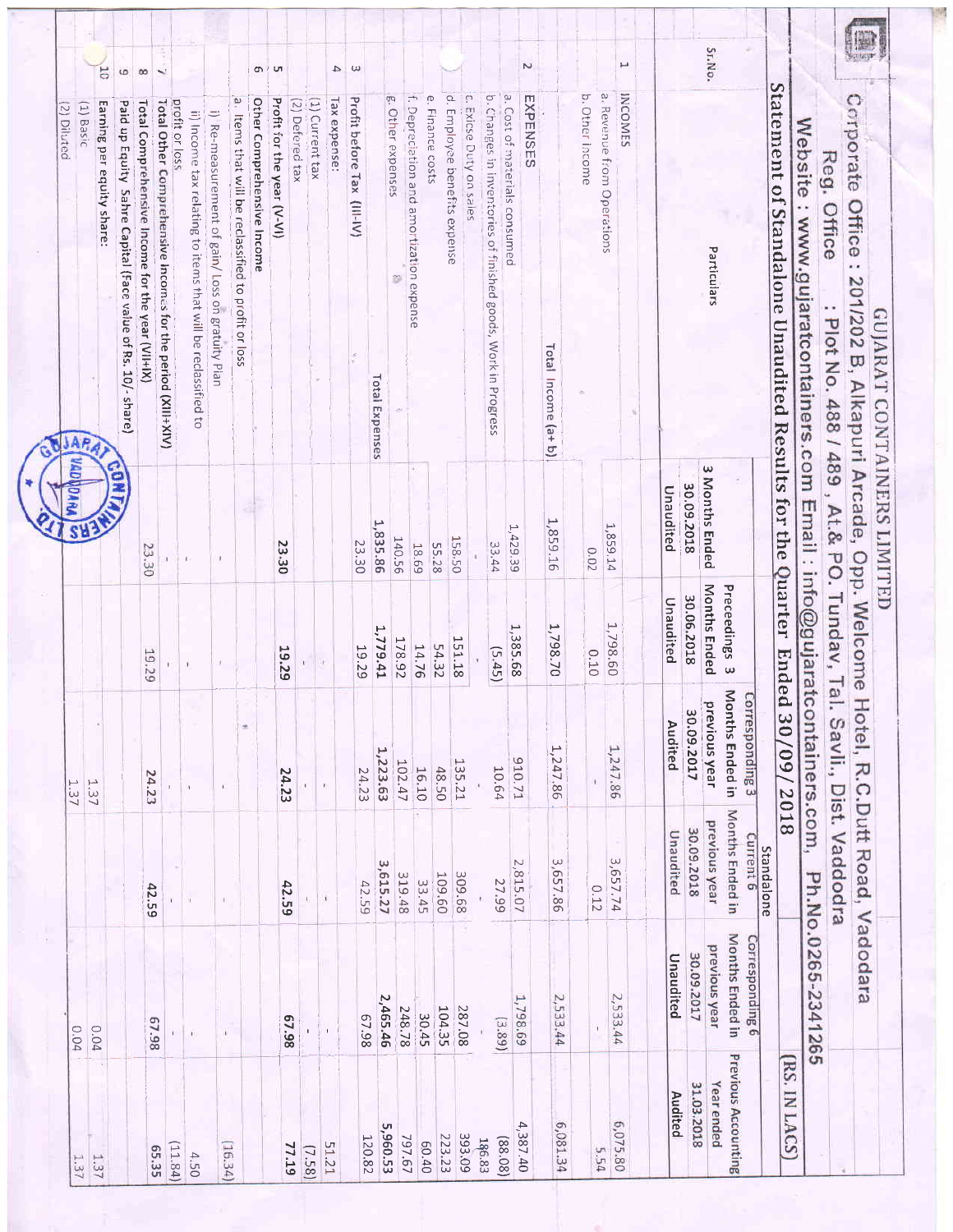| ìн     | Statement of Assets and Liabilities for Companies is given below :    | (Rs. In Lacs)                      |                                  |
|--------|-----------------------------------------------------------------------|------------------------------------|----------------------------------|
|        | Particulars                                                           | 30/09/2018<br>(Unaudited)<br>As at | 31/03/2018<br>(Audited)<br>As at |
| Þ      | <b>ASSETS</b>                                                         |                                    |                                  |
| F      | Non-current assets                                                    |                                    |                                  |
|        | a. Property, plant and equipment                                      | 56'8'92<br>25.45                   | 509.42<br>28.44                  |
|        | b. Capital Work-in-Progress<br>Intangibles assets                     |                                    |                                  |
|        | ø.<br>Intangible assets under development                             |                                    |                                  |
|        | ęp<br>Financial Assets                                                |                                    |                                  |
|        | investments                                                           |                                    |                                  |
|        | Loans                                                                 |                                    |                                  |
|        | Other Financial Assets                                                | 80.84                              | $\mathcal{H}_0$<br>E6.02         |
|        | d, Trade Receivables                                                  | 54.38                              | 221.39<br>54.38                  |
|        | e. Other Non-Current Assets                                           | 1,081.01<br>221.39                 | 939.65                           |
|        | Sub-total - Non-Cunrent Assets                                        |                                    |                                  |
| $\sim$ | <b>Cunrent Assets</b>                                                 |                                    | 943.92                           |
|        | a. Inventories<br>b. Financial Assetts                                | 928.76                             |                                  |
|        | - Current Investments                                                 |                                    |                                  |
|        | Trade Receivables                                                     | 1,841.57                           | 1473.18                          |
|        | Cash and Cash Equivalents                                             | <b>L6.</b>                         | 0.72                             |
|        | Other Bank Balances                                                   | 17.94<br>1.24                      | 27.75<br>0.08                    |
|        | Current Loans<br>Other Current Financial Assets                       |                                    |                                  |
|        | n<br>Other Current Assets                                             |                                    | 81.8                             |
|        | Sub-total - Cunrent Assets                                            | 2,820.13                           | 2453.83                          |
|        | TOTAL - ASSETS                                                        | 3,901.14                           | 3,393.48                         |
| œ,     | EQUITY AND LIABILITIES                                                |                                    |                                  |
|        | p.a.<br>Equity                                                        |                                    |                                  |
|        | a. Equity Share Capital                                               | 593.00                             | 423.81<br>565                    |
|        | b. Other Equity<br>Sub-total - Equity                                 | 1,059.40<br>466.40                 | 1,016.81                         |
|        |                                                                       |                                    |                                  |
|        | Ñ<br>Non-Current Liabilities<br>Liabilities                           |                                    |                                  |
|        | a. Financial Liabilities                                              | ٠                                  |                                  |
|        | (i) Non-Current Borrowing:                                            | 147.46                             | <b>177.5</b>                     |
|        | (ii) Trade Payables                                                   | ٠<br>7.90                          | 7.9                              |
|        | (iii) Other Non-Current Financial Liabilities                         |                                    |                                  |
|        | b. Non-Current Provisions                                             | 43.68                              | 43.68                            |
|        | c. Deferred Tax Liabilities (Net)<br>d. Other Non-Current Liabilities | 32.27                              | 29.04                            |
|        | Sub-total -<br>Non-Cunrent Liabilities                                | 231.31                             | 258.12                           |
|        | $\omega$<br><b>Current Liabilities</b><br>w                           |                                    |                                  |
|        | a. Financial Liabilities<br>(i) Current Borrowings<br>Þ               | 2,224.28                           | 1587.37                          |
|        | (ii) Trade Payables                                                   | 321.16                             | <b>35189</b>                     |
|        | (III) Other Current Financial Liabilities                             |                                    | 4078                             |
|        | b. Other Current Liabilities                                          | 64.98                              | 10.11<br>63.41                   |
|        | e. Current Provisions                                                 |                                    | 15.98                            |
|        | d. Current Tax Liabilities (Net)                                      | 2,841.73                           | 2,376.67                         |
|        | Sub-total - Cunrent Liabilities<br>conno.<br>AND IN THE               | <b>2 001 13</b>                    | 3 393 48                         |

ᅘ| ١ŏ ODARA  $\frac{1}{2}$ 

Motes :

ĥ,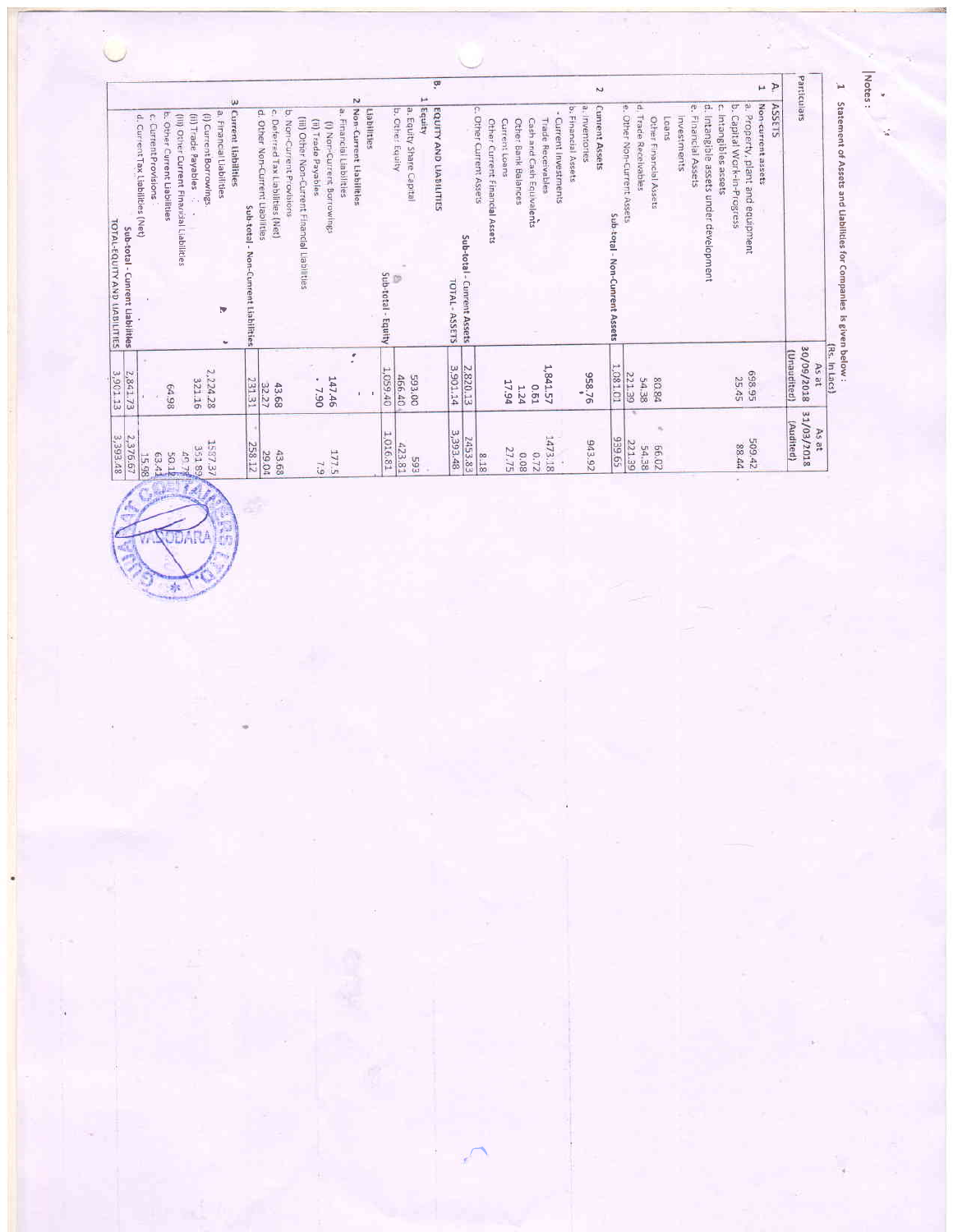- 2 The Company has only one business segment namely "Packaging"
- The above results were reviewed by the Audit Committee and approved by the Board of Directors at their meeting held on 13th November'<br>3. The above results were reviewed by the Audit Committee and approved by the Board of D 2O1g and have also been reviewed by the statutorv Auditors of the company as per the Regulation 33 of the sEBl (Listing obligations and Disclosure Requirements), Regulations, 2015'
- 4 The Financial Statement have been prepare in accourdance with Indian Accounting Standared (Ind AS), the provisions of the Companies Act, 2013 (the Act), as applicable and guideline issued by the Security and Exchange Board of India (SEBI)
- 5 Figures for the previous periods have been regrouped. wherever necessary, to correspond with the figures of the current period.

**9NT** æ VADODAR

For Guiarat Containers Limited

Kirad Shah

Chairman & Managing Director DIN :01862236

Date : 13-11-2018 Place : Vadodara